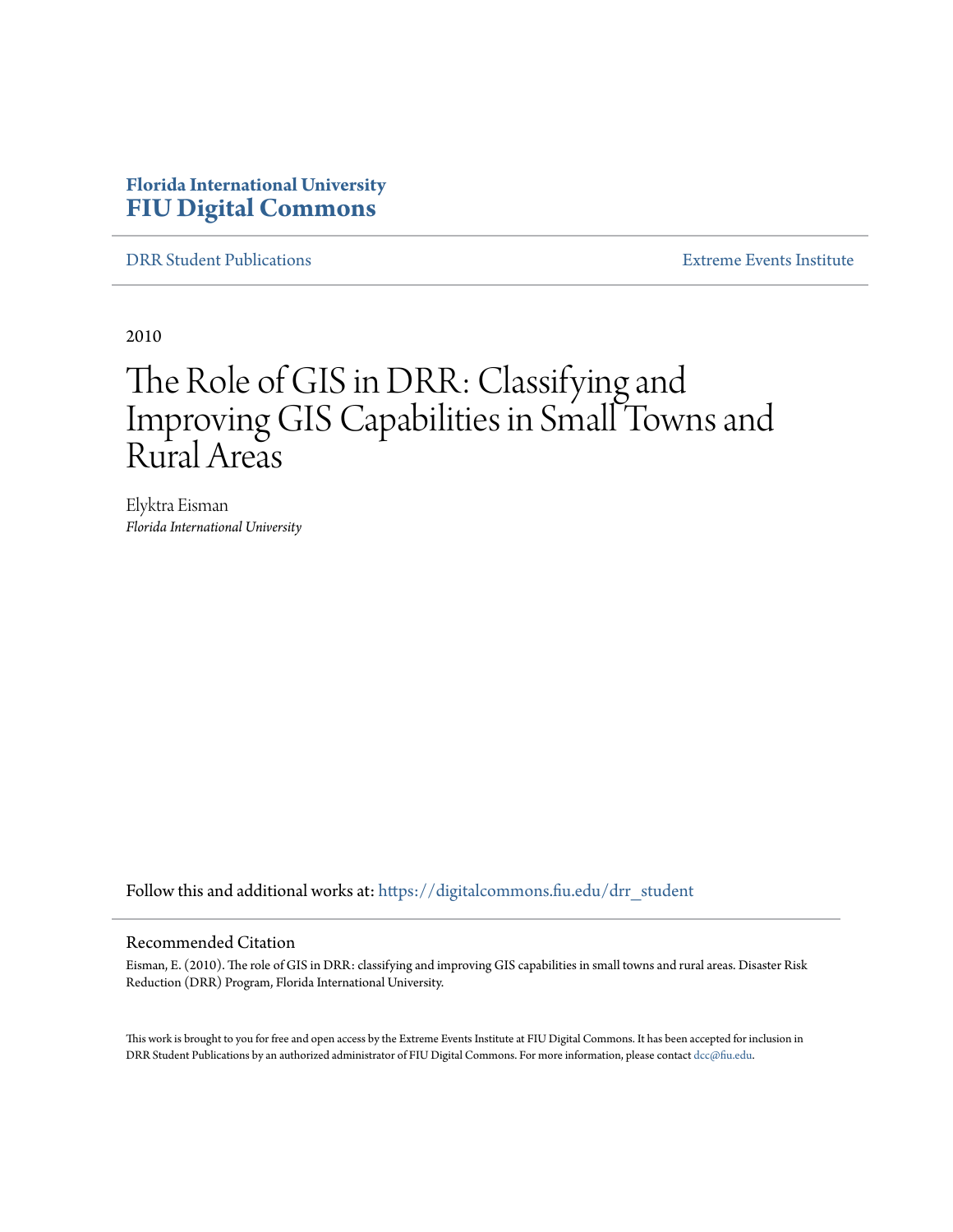# The Role of GIS in DRR:

# Classifying and Improving GIS Capabilities in Small Towns and Rural Areas

# **Disaster Risk Reduction (DRR) in the Americas Latin American and Caribbean Center Florida International University**

Supported by the U.S. Agency for International Development, Office of U.S. Foreign Disaster Assistance (USAID/OFDA)

Elyktra Eisman, Research Assistant

Optimizing GIS capability does not always require that the municipality obtain cutting edge professionals and resources. This paper offers a disaster risk reduction (DRR) design methodology for small towns and rural areas that employs a multi-variable classification system, enabling customization for effective DRR.

Determining appropriate GIS capacity requires that a community first be evaluated in order to identify its disaster risk reduction/disaster management (DRR/DM) requirements. These requirements are then considered in conjunction with the municipality's resources to establish the desired capability.

Qualification levels for major aspects of GIS capability with respect to DRR/DM are provided, along with descriptions of each level and suggested procedures for advancement to the next level. It should be noted that a municipality can be classified at a different level with respect to different variables. Needs vary according to the community, thus attainment of a uniform capability level may not be necessary.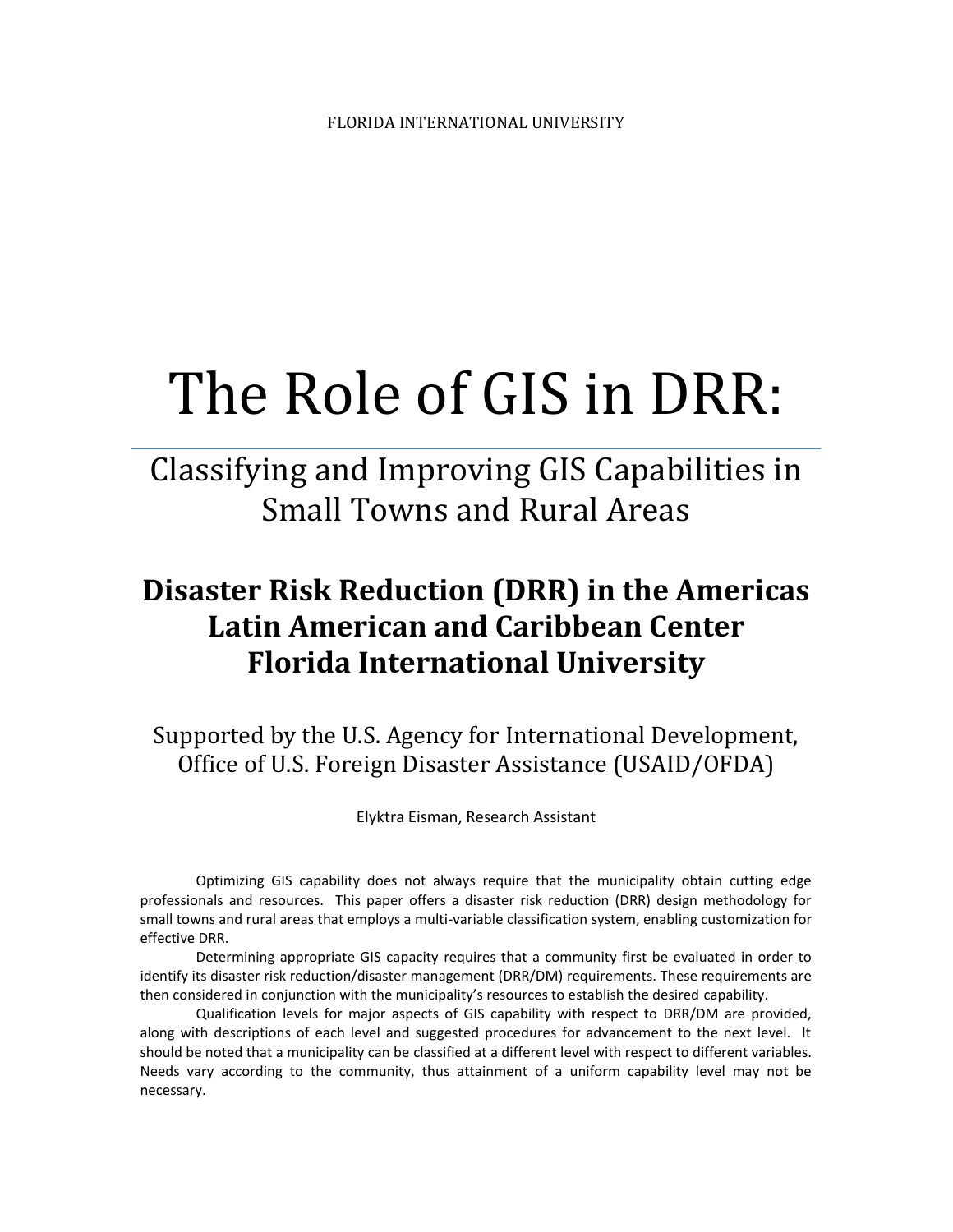# **The Role of GIS in DRR: Classifying and improving GIS capabilities in small towns and rural areas**

The Disaster Risk Reduction (DRR) field is by its very nature, always focused on matters of life and death, and these dire concerns are often applied to large populations. Though their mandate is critical, the field's professionals are usually evident to the populations they serve only in the period immediately surrounding the disaster. Nevertheless, all stages of DRR, be they preparatory or responsive, must integrate the cutting edge of any technology that would facilitate its implementation. Thus, DRR professionals have enthusiastically welcomed Geographic Information Systems (GIS) technology upon learning of its enormous benefit to their field.

GIS (Geographic Information Systems) technology refers to hardware and software whose data, applications, and analytical methodologies are spatially based. This encompasses a variety of datasets containing geographical, geological, and social information. Satellite imagery, maps, demographic databases (censi), and weather patterns are but a few examples of such data types that can be integrated and subjected to an array of analytical techniques,

Effective DRR is critically dependant on the accurate dissemination of data, often with such speed that it must be in real-time. Since this information relates to safety issues concerning the physical environment, it usually has a strong geographical component. GIS technology provides a vehicle through which many types of information (eg. census data, weather conditions and map data) can be visually depicted. Thus, detailed information can not only be clearly represented in one view, but its presentation is not hampered by linguistic differences that present problems when communicating textually represented data. Queries can be performed on the data types that would be labor-intensive and error-prone if done manually, but are executed quickly and accurately in the GIS environment. The results can be immediately displayed in map form such that the concepts are easily comprehended by those unfamiliar with DRR or GIS.

However, GIS technology offers far more than improved data representation. GIS software has powerful computational and analytical capabilities. These capabilities can integrate multiple data types to generate analyses via sophisticated statistical and probability functions. These analytical operations tend to yield results quickly, and their variables can be altered in a user-friendly manner. This ease and flexibility of execution makes GIS software a powerful predictive modeling tool, as various potential scenarios can be envisioned, as well as the effectiveness of different responses to each situation generated in the model. The predictive abilities of GIS technology are of immeasurable value in the development of optimum procedures in all stages of DRR.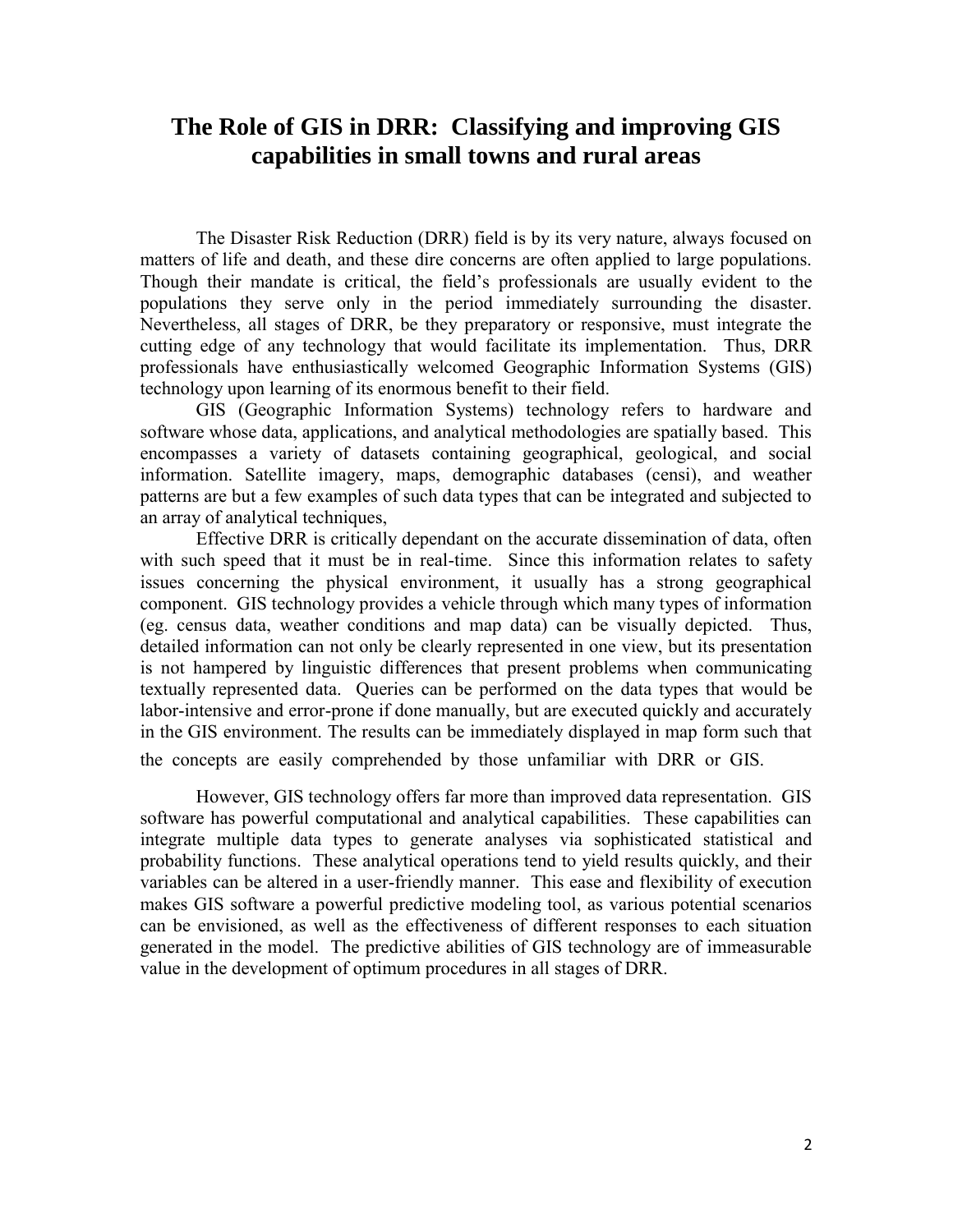## **GIS Technology and Small Communities**

In UN-provided models, disaster risk reduction (DRR) processes originate at the national level, from which aid "filters down" and is administered to local communities. This conceptualization of the DRR model hampers effective disaster management. While national authorities are capable of administering these procedures on large scales, the minutiae that directly affect small communities are best handled at the local level, with assistance from institutions that reach beyond the DRR system. Effective DRR cannot be implemented through a standardized procedure—it must be tailored to the needs and capabilities of each community. This paper offers a DRR design methodology for small towns and rural areas. It employs a multi-variable classification system involving the characteristics that necessitate customization for effective DRR.

Communities vary widely in their utilization of GIS in DRR contexts. However, optimizing GIS capability does not always require that the municipality obtain cutting edge professionals and resources. This is an unnecessary and unrealistic expectation in many cases. Determining appropriate GIS capacity requires that a community first be evaluated in order to identify its disaster risk reduction/disaster management (DRR/DM) requirements. These requirements are then considered in conjunction with the municipality's resources to establish the desired capability.

Qualification levels for major aspects of GIS capability with respect to DRR/DM are provided below. Descriptions of these levels are followed by suggested procedures for advancement to the next level. It should be noted that a municipality can be classified at a different level with respect to different variables. Needs vary according to the community, thus attainment of a uniform capability level may not be necessary.

#### **Level 0:**

GIS users: No GIS software users in public or private sector. However, the municipality may contain one or more individuals possessing cartography knowledge. Such expertise presupposes basic familiarity with geographical concepts and symbology. Computer access is not assumed to be available to Level 0 GIS users, but they may have indirect familiarity with GIS software and its web applications. GIS data: No imagery, map files, or access to satellite data. Descriptive Geo-data: No census or zoning data. Resource centers: No human or physical resource centers, such as universities and libraries, though some demographic information may be available via consultation with residents who are familiar with the community's residents and history. DRR/DM personnel: No DRR/DM personnel. This paper extends the definition of DRR/DM personnel beyond that of explicitly designated DRR/DM positions. This definition includes any individual whose duties result in his involvement with DRR/DM issues. Thus, emergency response personnel will be considered DRR/DM personnel.

#### **Level 1:**

The municipality contains one or more individuals whose cartography knowledge is supplemented by possessing a basic familiarity with web-based mainstream cartography and imagery GIS tools, such as Mapquest and GoogleEarth. software, but lack internet access. Alternatively, these individuals may have internet access and be familiar with popular GIS applications, such as Google Earth or Google Maps. They may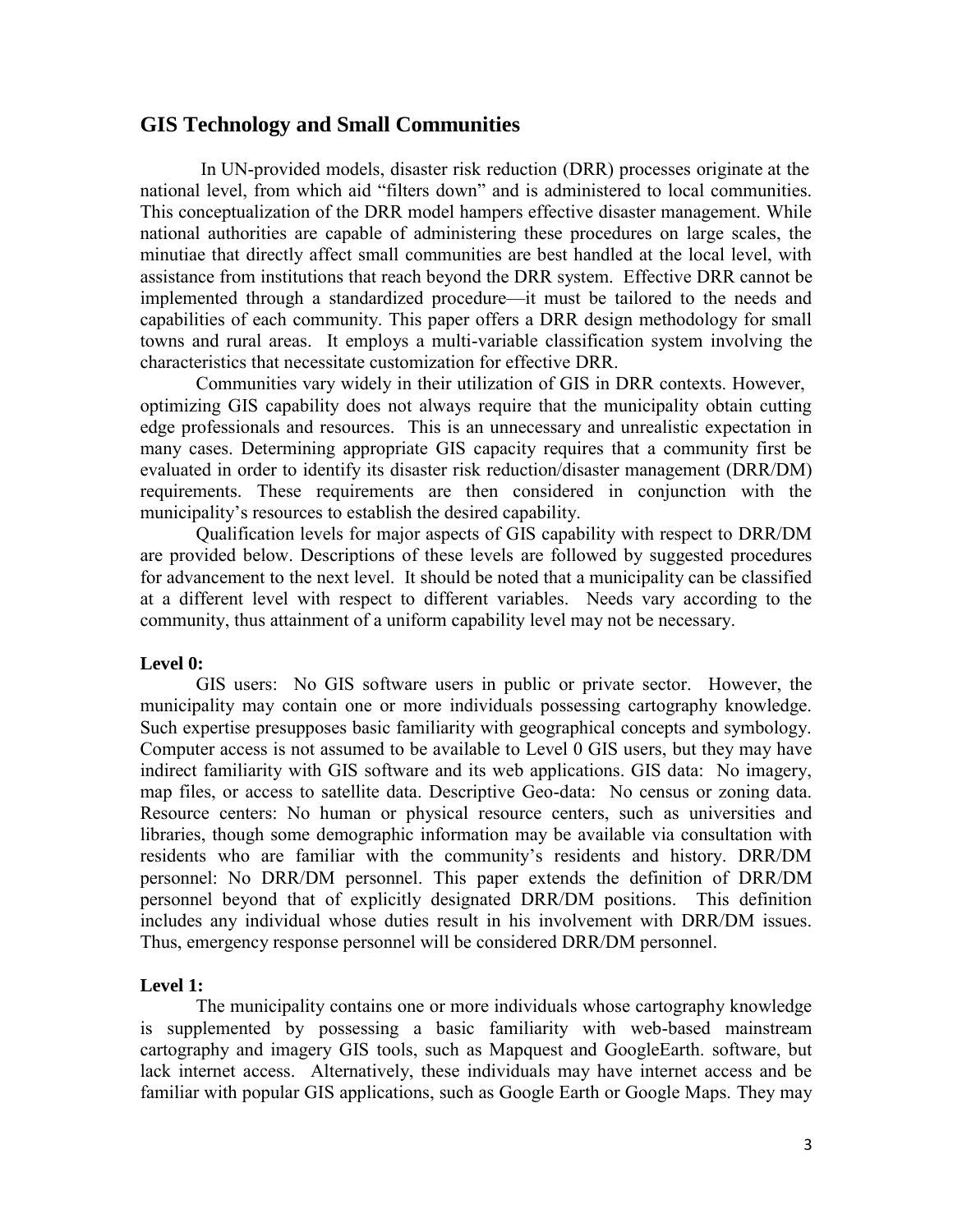be isolated users, functioning independently of each other. GIS data: The community possesses rudimentary maps, often hand-drawn. These graphics offer a general conception of the local geography and structures, but cannot be relied upon in crisis situations where time is of the essence and those unfamiliar with the terrain must read the data. Descriptive geo-data: Social data exists in church records and in common knowledge. Local landowners and businesses keep records on tenants and employees with whom they have relationships. Resource Centers: GIS data is available, but it must be accessed by contacting local government departments. In some instances, it may be stored by private citizens who do so as a community service or whose research interests require it. The region contains conventional information repositories, such as schools and libraries, but they do not store GIS data. These institutions are well positioned to be GIS resources, as they usually have the storage capacity and can build ongoing relationships with other institutions that have access to the data. DRR/DM personnel: DRR/DM divisions (including law enforcement agencies) employ at least one individual with Level 1 GIS abilities.

#### **Level 2:**

GIS users: A small-scale, loosely connected GIS community is present. GIS users function in educational institutions, and the local media agency, or library employ individuals with basic GIS skills who are likely aware of each other, or can easily make contact if provided with contact information. GIS data: The community has immediate access to geo-referenced imagery or scaled maps. This GIS data must accurately reflect that which it depicts. For instance, the scale must be sufficiently accurate for practical use, and be of sufficiently recent collection such that it accurately reflects the structures and inhabitants it depicts. Descriptive geo-data: The municipality maintains rudimentary, but accurate demographic data. The area changes slowly, as there is minimal relocation into or out of the region. Therefore, frequent updates of demographic databases are unnecessary. The data contains location information and can be prepared for map projection. Resource Centers: Libraries and universities store maps and imagery, but the data may lack detail. The resource centers' employees have limited or nonexistent GIS skills. DRR/DM personnel: Emergency agencies have GIS software on their computers and employ at least one individual with Level 2 GIS abilities.

#### **Level 3:**

Level 3 GIS users demonstrate familiarity with GIS software extensions, have the ability to create and edit files, and perform basic analytical operations on maps, such as the generation of buffer zones. (GIS buffer zones are regions whose boundaries exist at a geographical or temporal distance from a given locale. Analyses incorporating buffer zones can reveal vulnerability levels for locations within the zones.) The area has an active GIS community. Universities, libraries, and weather centers regularly exchange information, but this relationship is not as well developed with respect to DRR/DM personnel. GIS data: The region not only has access to GIS data of the quality indicated at Level 2, but also has access to multi-spectral satellite imagery that can be digitally processed. Descriptive Geo-data: The municipality maintains census data that is both detailed and current. The data offers demographic information that can facilitate land-use planning and development projects. For example, ethnicity demographics may reveal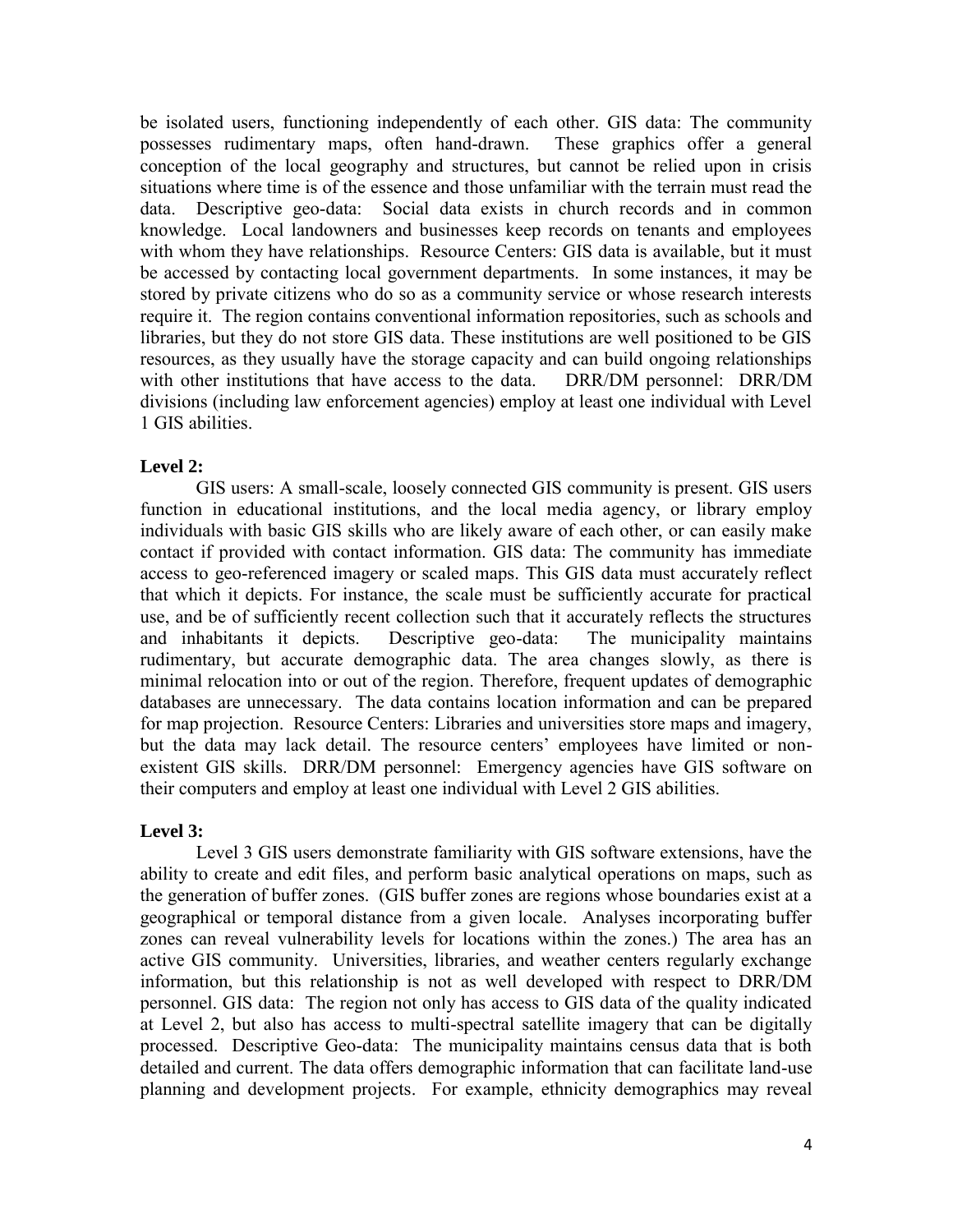potential language barriers that require emergency response personnel with a specific linguistic skill be deployed to that area. Resource Centers: Libraries and universities store detailed and up-to-date maps and imagery. These resources are maintained in a GIS center within the library or university. The center has at least one full time administrator with GIS skills. Resource center employees must have a working knowledge of GIS database administration, have Level 2 GIS abilities and be able to perform basic editing operations on GIS files, such as clipping. They must also be able to import the data, understand the data types and file type conversion methods. DRR/DM personnel: Agencies active during and after disasters, such as law enforcement agencies and medical responders, have full-time employees with GIS skills. These GIS specialists perform tasks that expand and refine existing DRR/DM-related databases. These improvements enable the generation of analyses that facilitate DRR/DM efforts. For example, the compilation of a shelter and evacuation site database will enhance GIS capability to respond to DRR/DM needs. The database should contain location information and descriptive information such as capacity, presence of emergency equipment, and details as to what types of disasters the structure is designed to withstand.

#### **Level 4:**

GIS users: The region's university has a GIS department with research facilities and imagery libraries. The department's instructors and researchers maintain relationships with their counterparts in the local and national DRR community. The region also maintains a DRR-certified network. These members are on permanent standby, but may be volunteers. Many of them are former DRR professionals with some GIS skills. These skills may be limited, but they are practical in a DRR context, such as familiarity with web-based GIS applications. GIS data: Researchers and GIS professionals in the DRR system regularly process and analyze multi-spectral imagery pertaining to the region. The maps themselves are detailed, comprehensive, and current. Descriptive Geo-data: Detailed and current descriptive data (eg. demographic data) is available. This data is geo-referenced and in a format appropriate for processing with GIS software. Resource Centers: In addition to maintaining level 3 resources, the municipality also operates its own satellite, possibly under shared ownership with another community. The satellite is likely administered by a research center with state-of-the-art capabilities. DRR/DM personnel: Agencies tasked with performing DRR/DM functions, such as those related to law enforcement and emergency medicine, have fulltime employees with GIS skills. These agencies engage in inter-agency GIS coordination and communicate on a regular basis. The GIS specialists participate in multi-agency GIS conferences to facilitate this relationship, refine skills, and share information. The municipality uses web-based GIS applications to supplement its other communication capabilities. DRR/DM personnel are provided with laptops and GPS hardware to optimize their use of the web-based technology.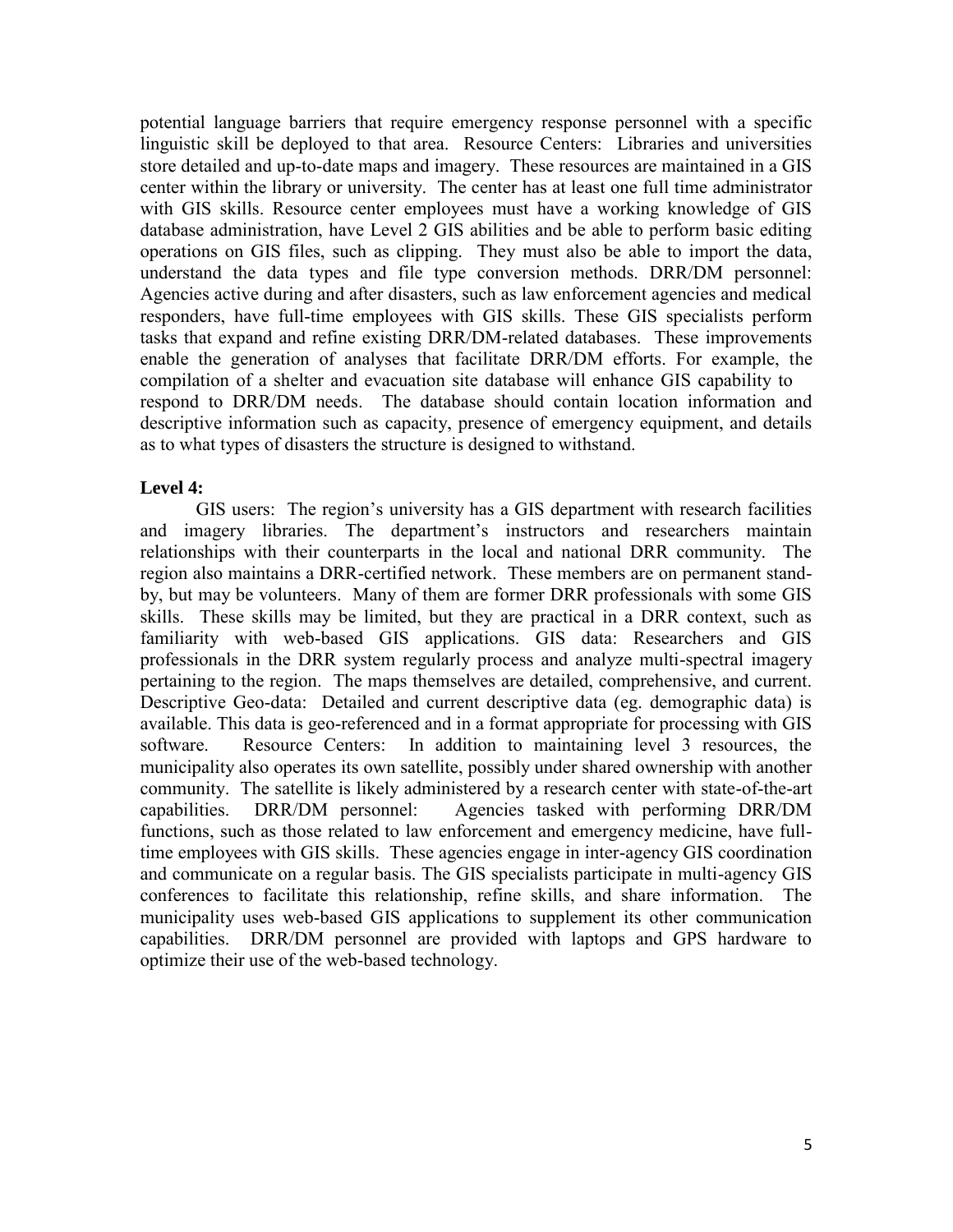## **Methodology for Level Advancement:**

Following are methodologies for advancement of one level beyond that which is currently attained.

## **Transition from Level 0 to Level 1:**

#### **Level 0 to Level 1 GIS Users:**

 Level 1 GIS users are map-literate, as the ability to understand the fundamentals of map design is not only critical in effective DRR, but also a prerequisite to working with GIS software. Level 1 users are comfortable with concepts such as scale, legend reading, coordinate systems, and map-related charts. Knowledge of these concepts should then be applied to gain basic facility with mainstream, web-based GIS tools commonly used by non-GIS specialists, such as Mapquest and GoogleEarth

#### **Level 0 to Level 1 GIS Data:**

 Communities that lack maps may also suffer from inadequate remote sensing coverage. In such cases, aerial photography might provide images with detailed geological data from which professional maps can be made. If this technology is unavailable, hand drawn maps will provide a visual record of population and hazard locations.

#### **Level 0 to Level 1 Descriptive Geo-Data:**

 If available, census data, zoning data, building locations, and other data expressible in a geographical framework must be converted to a GIS-friendly format. In many cases, this simply requires creating dbf files for the data or creating tables directly within the GIS software. This is an important asset for GIS-assisted DRR, as the data can be displayed in the map, thus streamlining analysis by enabling several types of data to appear in one visual context.

#### **Level 0 to Level 1 Resource Centers (human, physical):**

 If libraries and universities are unavailable, local residents or government officials can step in to fill some of the gaps as GIS resource managers. Those with computers can act as limited resource centers. These individuals are responsible for storing the GIS data and regularly verifying that it is up to date. The latter can be achieved by forming relationships with others with first hand, immediate knowledge of the changes, so that the GIS resource manager will be regularly apprised of these changes.

#### **Level 0 to Level 1 DRR/DM Personnel:**

 These DRR/DM personnel are not GIS specialists, but they are included in the capability requirements because their job performances would be substantially enhanced by a GIS component. They can play vital roles in maintaining effective communication networks critical in DRR contexts. Therefore, at least one individual employed in each DRR/DM agency (such as law enforcement and fire-rescue) must be selected to perform GIS functions. They should gain basic GIS and cartography skills and be among the first to receive the most current GIS data.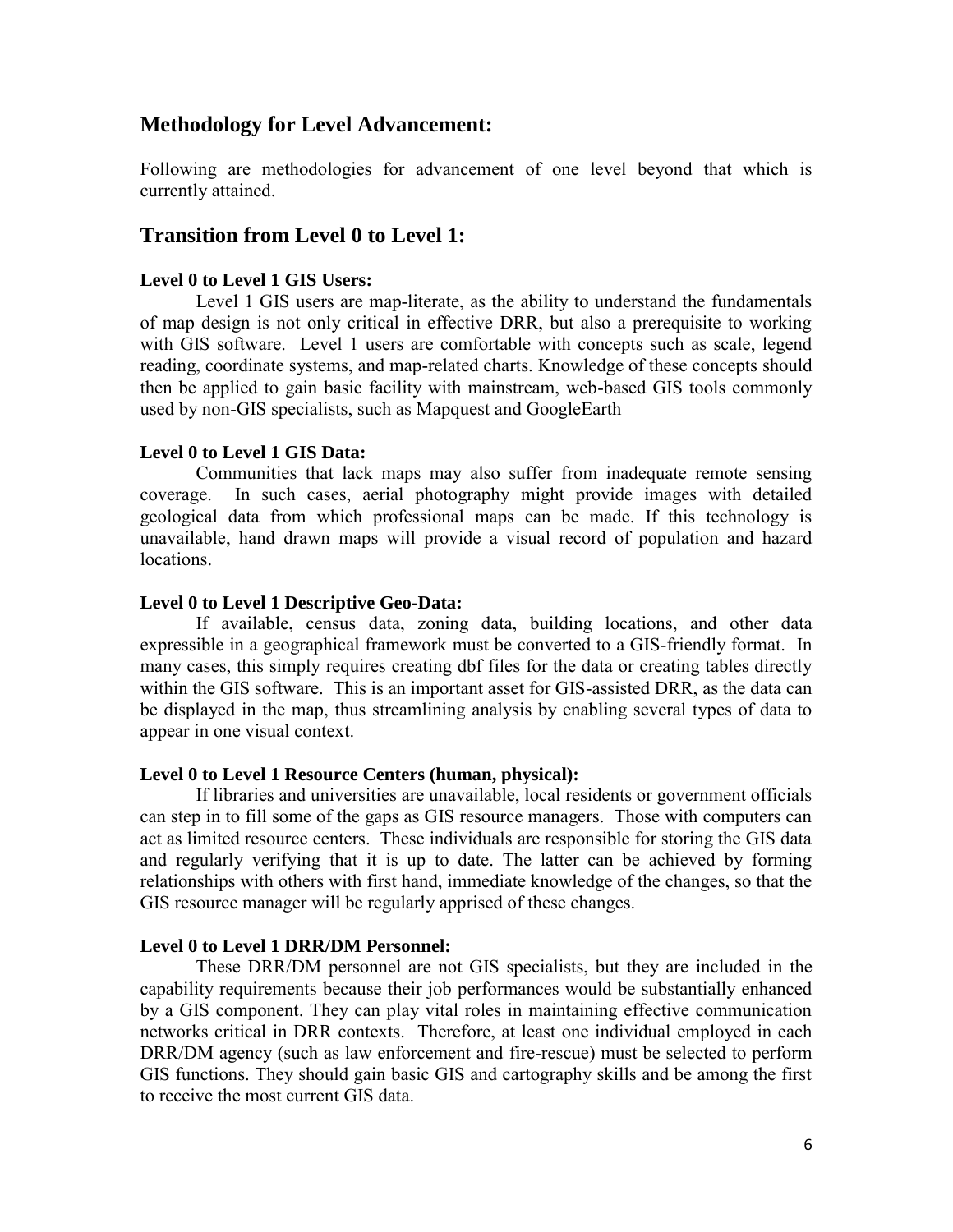# **Transition from Level 1 to Level 2:**

#### **Level 1 to Level 2 GIS Users:**

Map literacy should be followed by introductory GIS software training. Level 2 users should have the ability to open, read, and edit maps within the software. They should also be able to perform basic operations that would facilitate DRR . Thus, concepts such as measurements, map symbols, and map design techniques must be mastered.

 Those with internet access should have some familiarity with online web tools such as GoogleEarth. As in the case of mapping software, these skills can be gained through accessing the online help files, third party online tutorials, and active use of the web tool. Some of these applications can be accessed free of charge. For instance, GoogleEarth can be accessed for visualization without fee. Data can be uploaded and shared as well, but these functions require payment of a fee.

Advancement to Level 2 requires computer access, but not necessarily internet access:

- 1. Computer access
- 2. Map reading software and/or online GIS tools: Examples include, but are by no means limited to ESRI ArcMap, and for online tools, GoogleEarth.
- 3. Potential software users: Individuals willing and able to be trained in the use of this software. This may not necessarily require access to an education facility or instructors. Individuals possessing computer skills can attain a working proficiency from many excellent hands-on tutorial textbooks in GIS.

 Creating a nascent GIS community entails identifying GIS users and enquiring as to their willingness to form a network to facilitate DRR. Identifying these individuals may be a challenging task, as they may not know each other. These isolated users are sometimes employed in emergency response, media fields, and of course, weather centers. They may not hold formal GIS positions, but they are interested in GIS because this technology is so important in these fields. Other isolated users can be contacted through websites that are frequented by GIS enthusiasts who are attracted to the sites for the services they offer, such as knowledge bases, downloadable files, and forums. Many of these sites permit the placement of announcements on their forums or elsewhere on the site. Examples of such sites are gislounge.com, gisforum.com, and gisdevelopment.net.

#### **Level 1 to Level 2 GIS data:**

 GIS users should have access to maps of the area, and if possible, maintain a small imagery library of both historical and contemporary maps. Contemporary maps should accurately portray the features that they depict. Therefore, any geographical changes that would compromise that portrayal must be updated to reflect those changes.

 Some Level 1 municipalities will only have hand drawn maps depicting their region. Other municipalities have professionally created maps, but they may display insufficient detail, or may not be in a format readable by the GIS software. Ideally, cartographers should be commissioned to create detailed maps, or universities with GIS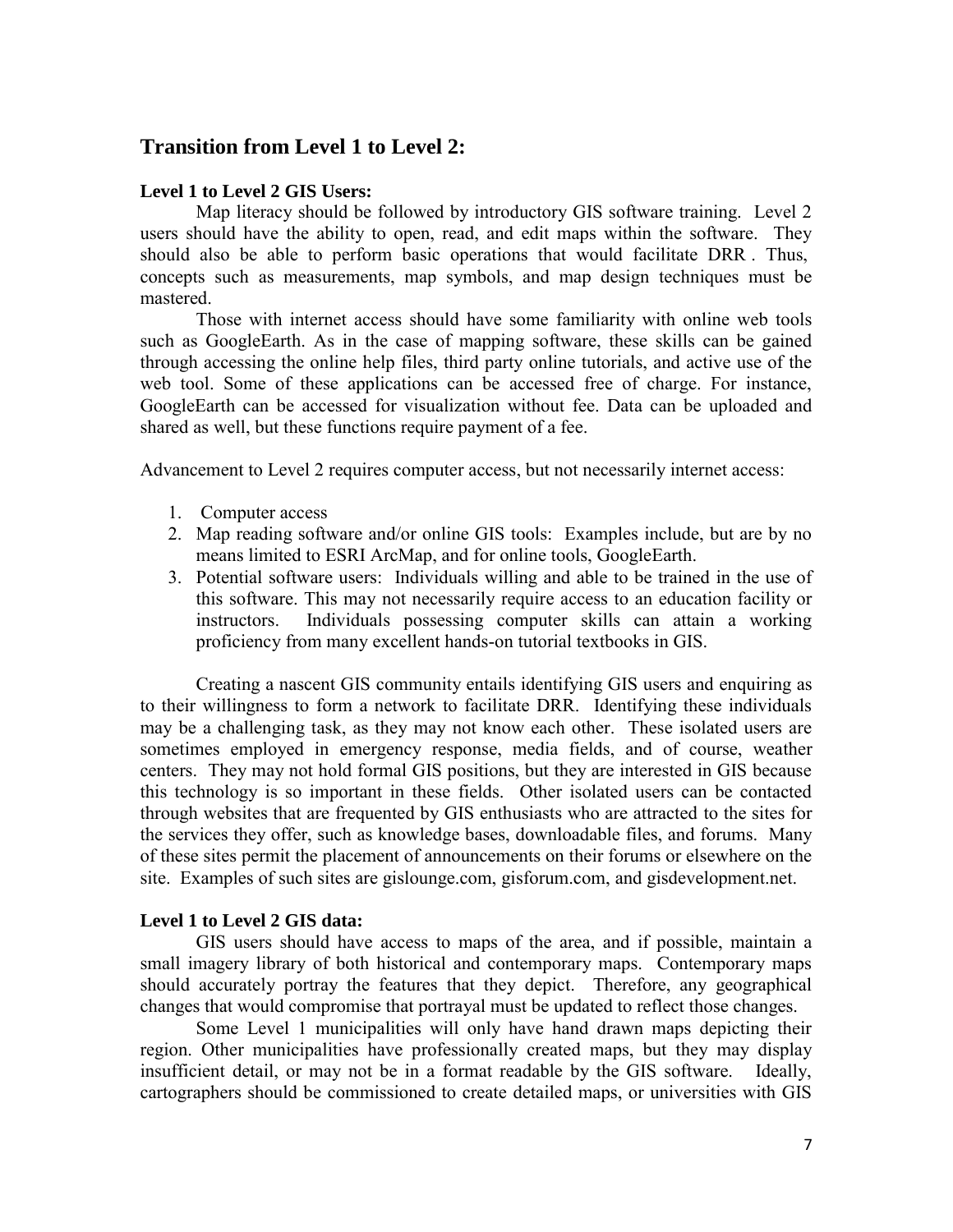or cartography departments may be of assistance. However, if these are not viable solutions, hand drawn maps can be digitized or scanned into digital form using specialized software.

#### **Level 1 to Level 2 Descriptive Geo-Data:**

 Data that exists as common knowledge and in community records (such as church records) should be compiled into databases that are readable by GIS software. These records should then be refined and expanded via fieldwork. Special attention should be given to including geographical information, such as location coordinates and addresses. The geographical data must also be entered in a standardized format to ensure that the software can read and perform operations on every entry.

#### **Level 1 to Level 2 Resource Centers:**

 Until recently, GIS resource centers were generally limited to large educational and research institutions. Fortunately, smaller libraries and universities now have access to resources that can assist them in building their GIS capabilities. GIS centers are especially productive in libraries, as they are already data repositories. Users can have access to vast stores of non-GIS data that can be incorporated into their GIS research, resulting in products with greater depth and accuracy due to easy access to data not readily available in GIS centers not situated in libraries. University libraries can provide the added service of acting as a reference site from which users can learn of the availability of all GIS research data throughout the university.

Resource center employees must have a working knowledge of GIS database administration, have Level 2 GIS abilities and be able to perform basic editing operations on GIS files, such as clipping. They must also be able to import the data, understand the data types and file type conversion methods.

#### **Level 1 to Level 2 DRR/DM Personnel:**

 Agencies involved in emergency planning and response must provide their Level 1 GIS personnel with the resources to attain Level 2 GIS proficiency. These resources include funding for GIS courses and the installation of software and equipment necessary for them to perform Level 2 tasks.

## **Transition from Level 2 to Level 3:**

#### **Level 2 to Level 3 GIS users:**

Level 3 users should become engaged with the GIS community, especially those elements local to their region.

 Level 3 proficiency can be attained through self study if formal coursework is not a viable option. Several tutorial texts are available that provide the instruction necessary to perform the tasks described for a Level 3 user. A few of the appropriate texts appear in the reference section of this paper.

#### **Level 2 to Level 3 GIS data:**

The community must maintain its Level 2 data and gain access to multi-spectral satellite imagery. Satellite data can be obtained from governments or research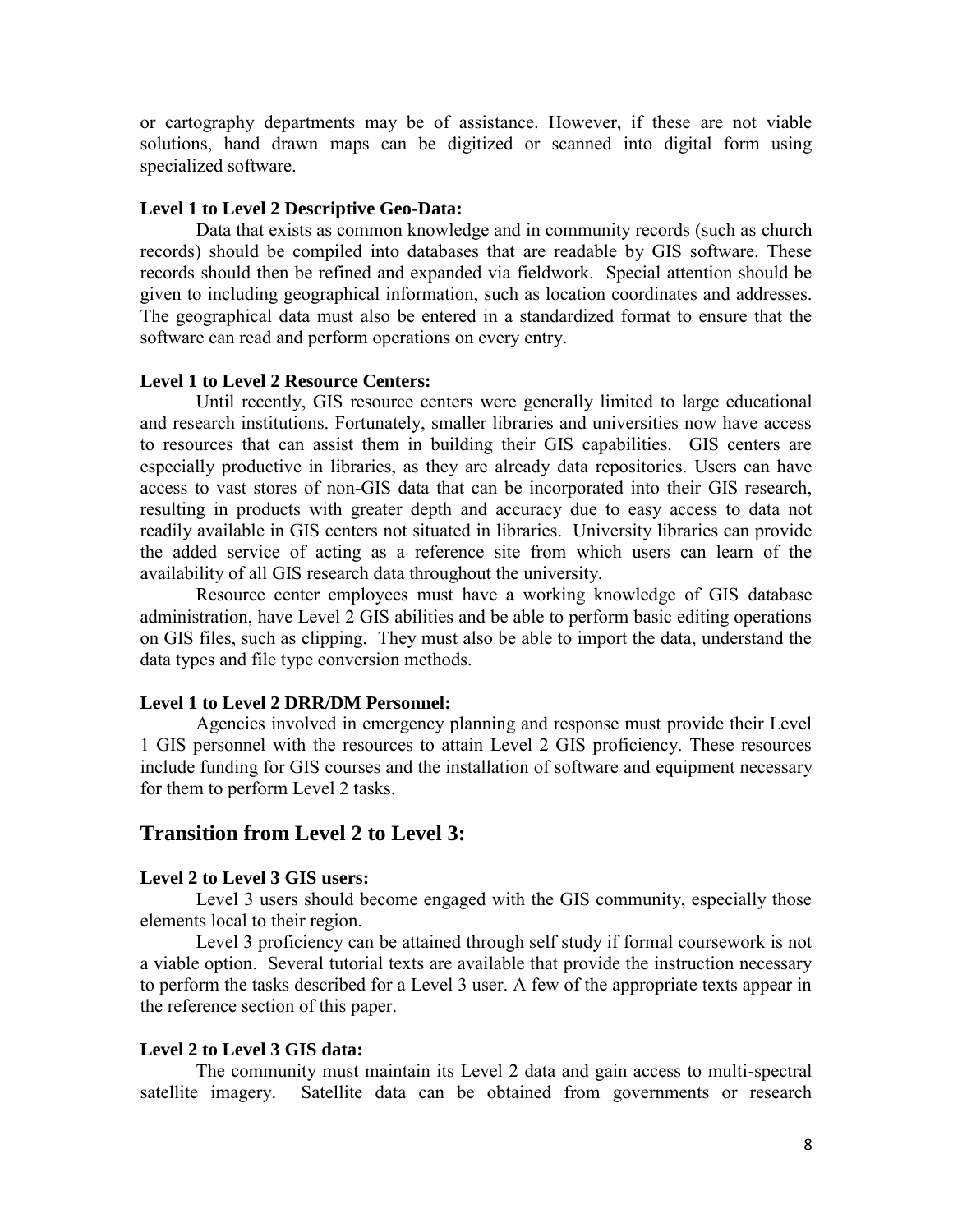institutions that access satellites whose orbits cover the area of interest. Alternatively, they can sometimes be purchased from private companies, though this avenue may be cost-prohibitive.

#### **Level 2 to Level 3 Descriptive geo-data:**

Population databases should be enriched with descriptive data that improves DRR procedures. Examples of this data are details such as ethnicity, spoken language, and religion. If practical, DRR personnel from multiple agencies should be solicited for advice on descriptive geo-data that would facilitate their job performance. Their suggestions may include information on population density and building height. These details may not only be useful to first responders, but may also be of benefit to other DRR personnel, such as land-use planners. For instance, a risk analysis might reveal that a neighborhood bears an unacceptable risk if it exceeds a certain density, as DRR/DM resources may be insufficient for its needs.

Relatively static communities may not immediately perceive the need for detailed demographic data that provides information reflecting local common knowledge, such as ethnicity. Many small communities change little over time and may contain multiple ethnicities whose locations are consistent for generations. Local residents may dismiss the compilation of a database that includes cultural information, such as ethnicity and language as superfluous. However, if outside assistance is required in the course of disaster response, non-resident responders may be unaware of what is common knowledge to local residents. Thus, the ability to provide detailed data on population descriptions, such as the existence of ethnic enclaves will expedite response.

#### **Level 2 to Level 3 Resource Centers:**

Resource centers must develop their existing imagery and map libraries beyond what they currently possess. This should always be a goal, regardless of the capability level, but those centers storing rudimentary maps and images must focus their energies on expanding their libraries to include more sophisticated data sets. A minimum operating capability for a Level 3 resource center should contain data with which a Level 3 GIS user could generate analyses and customize maps for the municipality. This includes, but is not limited to, Level 3 GIS data and census data in GIS-readable file formats.

#### **Level 2 to Level 3 DRR/DM Personnel:**

Emergency response agencies must have at least one full-time employee with Level 3 GIS skills, or provide the resources and opportunities necessary to raise the skill level of their existing GIS specialists. The employee must also possess emergency response skills specific to that agency. This dual skill quality is important, as the GIS user will understand the needs of the agency in which he/she works, and thus can provide GIS products tailored to the agency's function. Additionally, the GIS user will be better able to communicate GIS concepts, as he/she shares the background of his/her colleagues.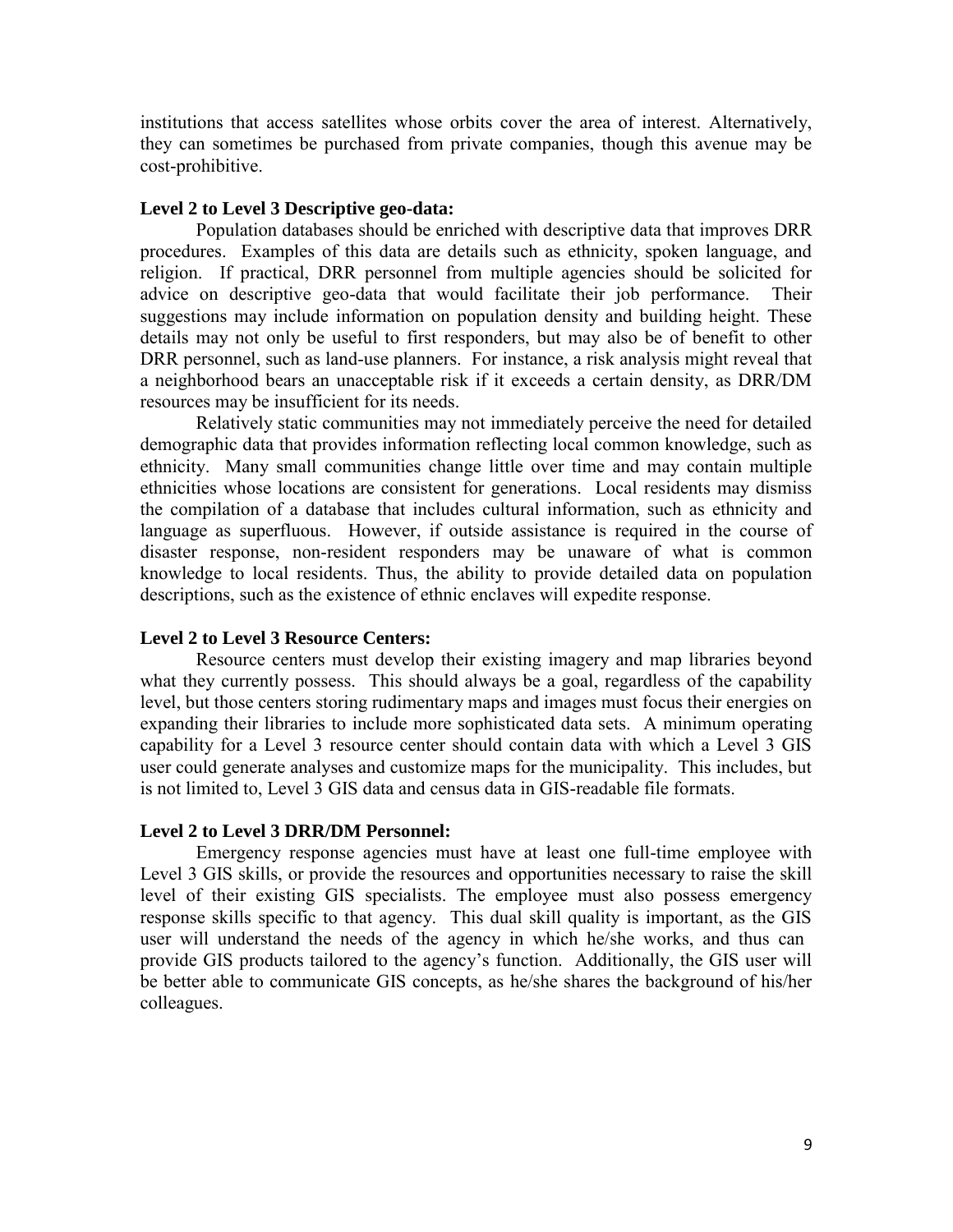# **Transition from Level 3 to Level 4:**

#### **Level 3 to Level 4 GIS users:**

GIS-users must maintain existing relationships with their counterparts in other agencies and institutions, as well as with other GIS-users in the DRR/DM community. The information-sharing that develops out of this DRR-focused GIS community not only enhances the knowledge and skills of GIS specialists, but also lays the foundation for relationships through which critical communication will flow that will benefit each agency's DRR/DM functions.

Members of the DRR/DM community must acquire formal DRR certifications. These certifications must have an integrated GIS component and require formal, standardized training and testing. The certification programs can be identified by contacting major GIS-DRR centers for further information. Specialized GIS certifications can be found through universities with GIS academic programs. These certifications are important, as they can refine and augment critical skills for GIS users in the DRR community.

#### **Level 3 to Level 4 GIS data:**

 Level 4 GIS data not only differs from level 3 qualitatively, but level 4 data will also differ depending on the requirements of each community. This level is broadly defined as GIS data that is sufficiently current and has sufficient resolution such that it meets the GIS requirements for all DRR agencies in the community. Thus, the most challenging prerequisite for achieving this level is that of funding.

Level 3 and level 4 GIS users should be sufficiently knowledgeable to be able to determine the data quality necessary to fulfill their region's needs.

#### **Level 3 to level 4 Descriptive geo-data:**

 Communities with level 3 descriptive data can easily transition to level 4, if they employ level 3 GIS specialists. Level 3 GIS users should be able to geo-reference the data, and understand the file formats and conversion methods necessary to prepare the data for use by GIS software.

#### **Level 3 to Level 4 Resource Centers:**

 It is highly unlikely that small communities will require level 4 resource centers in order to implement effective DRR procedures. Nevertheless, in rare cases a small community might contain a major academic or government laboratory, and its presence would qualify as a level 4 resource center.

#### **Level 3 to Level 4 DRR/DM personnel:**

 Ideally, GIS training for ER professionals can be an inter-agency endeavor. GIS classes attended by representatives from multiple agencies can facilitate inter-agency functioning before, during, and after disasters. It can also encourage the development of a DRR-focused GIS community through which these specialized GIS capabilities can be further augmented and refined.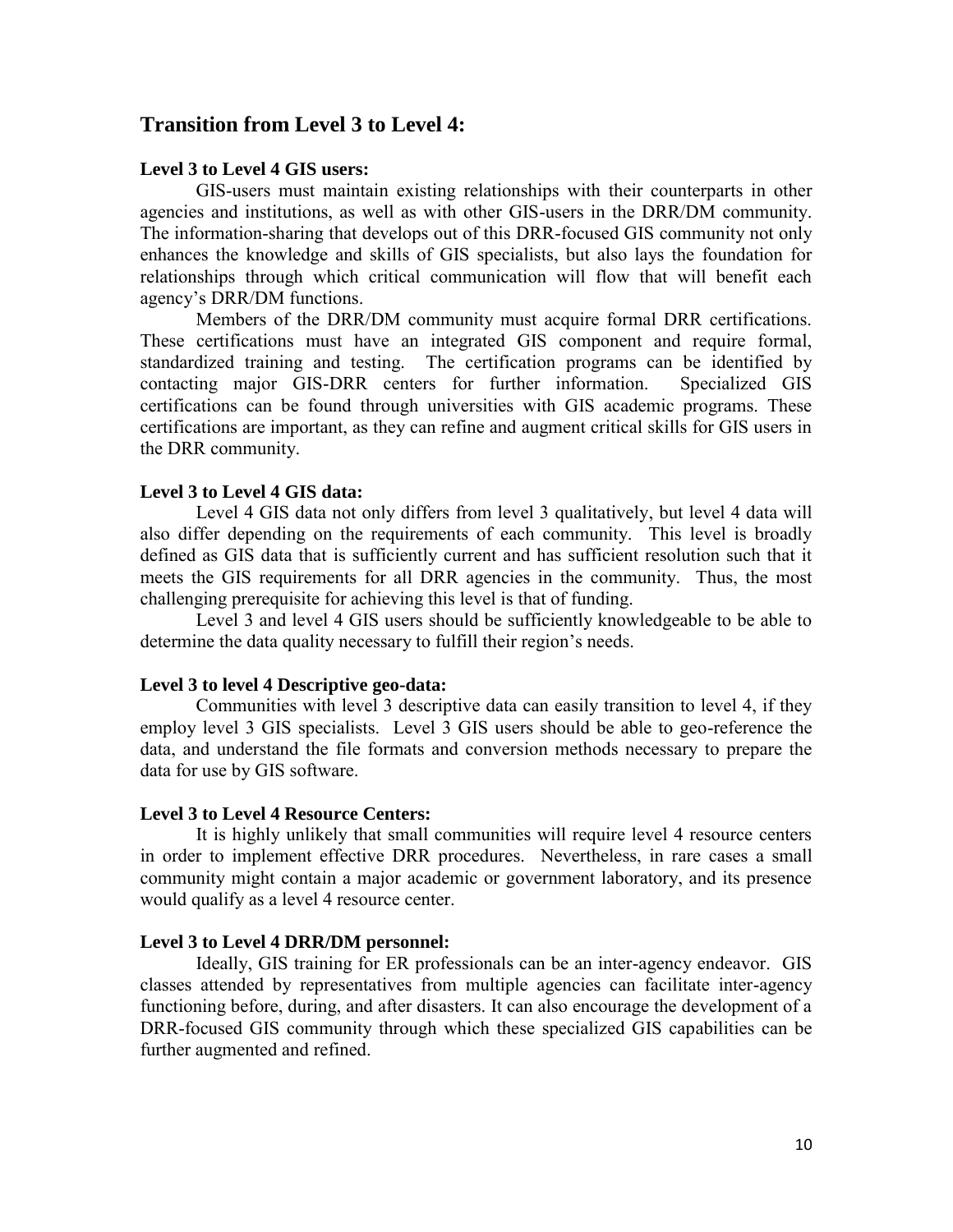#### **A brief comment on Level 4 Users and Centers:**

GIS proficiency levels for users at Level 4 have formal GIS training at the graduate level. These professionals oversee other users who have GIS certifications with a DRR emphasis. Level 4 facilities are state of the art and provide assistance to smaller centers. They devote some resources to innovation, developing tools and techniques that advance the field.

#### **Transitioning from one level to the next:**

Some improvements may be more challenging than others in terms of time, labor, and resources. However, small communities display characteristics that place them at an advantage when compared to urban areas. For instance, the expansion and refinement of geo-data and GIS networked emergency response centers can be demanding tasks for big cities. Such endeavors would require coordinated inter-departmental efforts, and census refinements would entail specified procedures for redesigning census questions, hiring census-takers, and allocating budget requirements. Small communities can achieve these goals with greater agility by virtue of their size.

One such example is provided by the community of Freshwater in Humboldt County, California.<sup>1</sup> This community has employed a database system that uses GIS technology to facilitate coordination for disaster management. The application displays a user-friendly interface so that it can be easily updated by individuals who lack the technical background of a programmer or GIS specialist. The database matches resources to a variety of specialized needs, so that residents not immediately reachable by response teams can obtain assistance from those living in their vicinity. The data, which includes emergency sites, can be displayed and printed in map form. Issues of privacy and residency verification were rectified by establishing multiple access levels and password protection. These measures, combined with the user-friendly interface and the reality of previous disasters, encouraged resident participation in the project.

This database was designed by the National Science Foundation to be transferable to other communities. It is an example of the benefits reaped by municipalities that coordinate with research/academic institutions to achieve greater disaster preparedness. Thus, communities encountering difficulties when developing their GIS capabilities may receive helpful advice and/or practical assistance by consulting members of the academic and research sectors.

Furthermore, these sectors can be a valuable resource for the development of GIS skills and resource centers. The certificate programs and workshops available through many of these institutions can fulfill qualification requirements for transitioning to the next GIS user proficiency level. GIS librarians can advise communities who wish to develop their own image libraries and GIS labs. They can also serve as a link to the GIS resource network, providing access to imagery, analytical tools, and technical assistance that might otherwise be beyond the reach of a small community.

 $\overline{a}$ 

<sup>&</sup>lt;sup>1</sup> Lumbert, Jennifer and Kenyatta Perkins. 2007. Community-Based Disaster Response Design Using an Open Source GIS. *ASPRS 2007 Annual Conference*. May 7 -11. http://www.humboldt.edu/~reu-rms/reu2006-lumbert\_perkins-paper.pdf.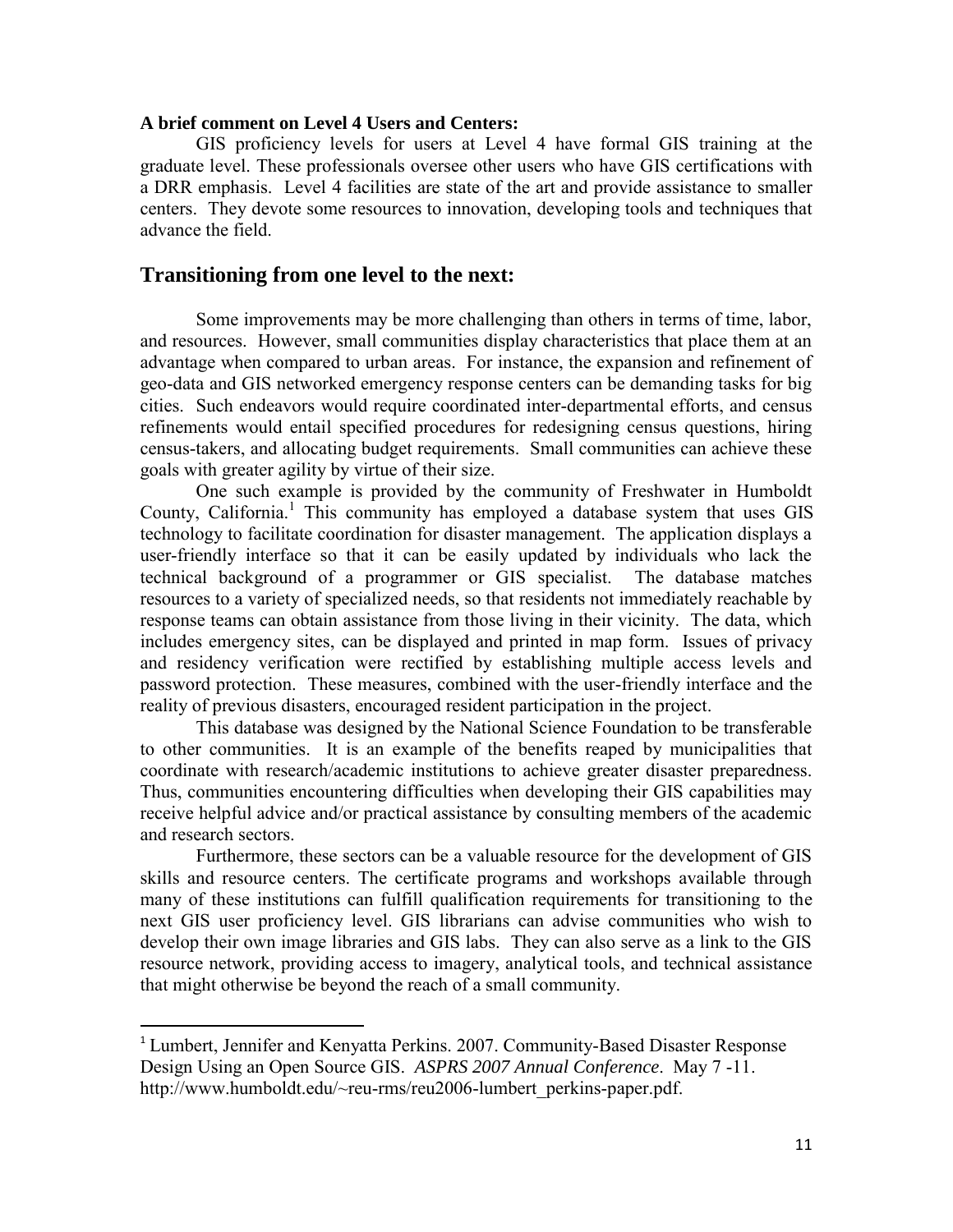#### **Conclusion**

This methodology is intended as a guideline for small communities wishing to incorporate GIS technology into their disaster management systems. Technological capability is separated into aspects, with each having its own set of developmental levels. The divisions have been defined with a minimum of overlap. This precision is intended to facilitate the evaluation of capabilities and requirements, as well as to clarify GIS concepts for those unfamiliar with the technology. It is understood that community needs and resources display variations reflecting those qualities that render each community unique. Thus, implementation of this methodology may entail some overlap and variation among the aspects and ability levels. While this methodological model will be refined as continued use and research require, it is hoped that this initial version will improve the manageability and implementation of GIS technology at the local level.